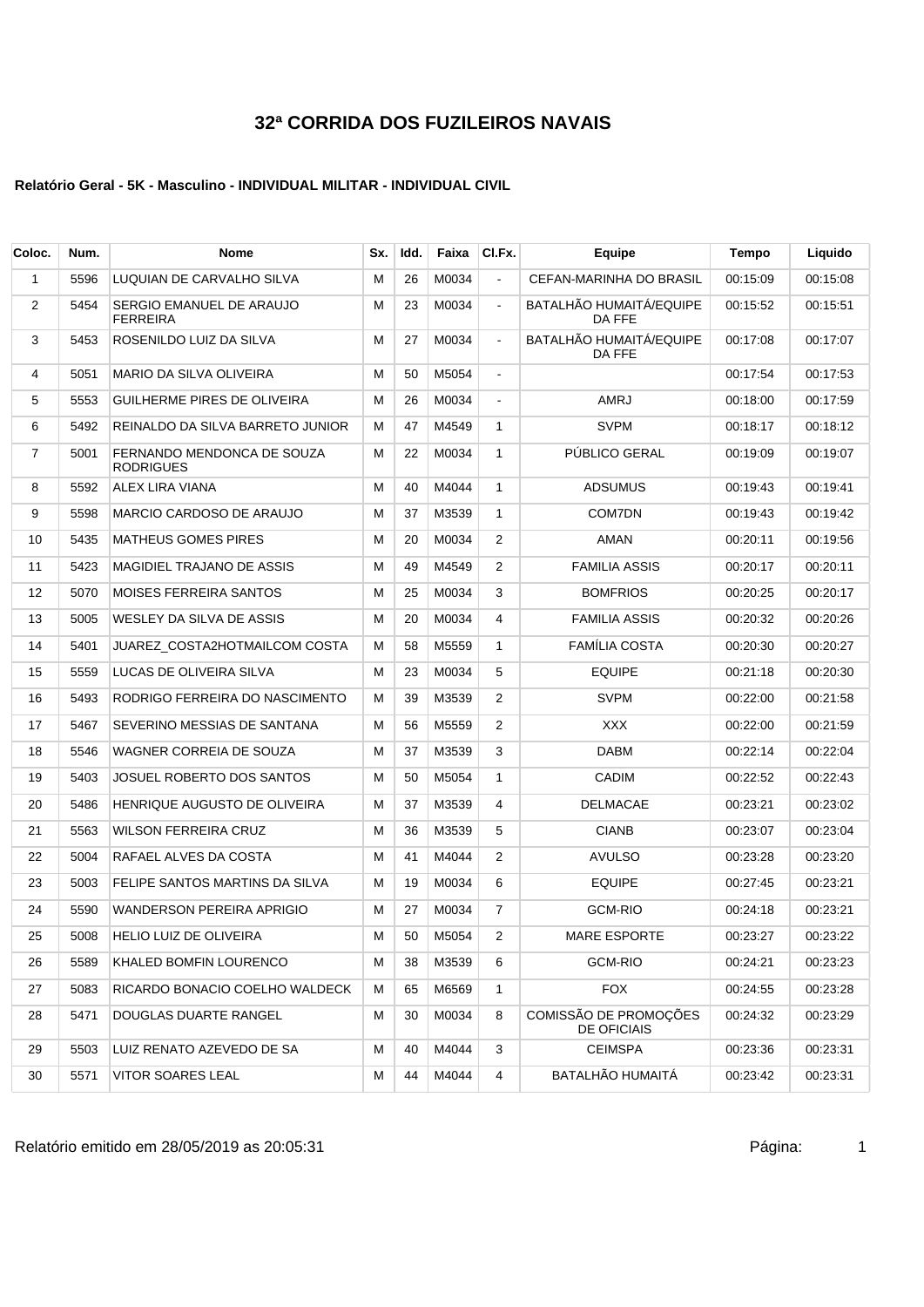### **Relatório Geral - 5K - Masculino - INDIVIDUAL MILITAR - INDIVIDUAL CIVIL**

| Coloc. | Num. | Nome                                           | Sx. | Idd. | Faixa | CI.Fx.         | Equipe                       | <b>Tempo</b> | Liquido  |
|--------|------|------------------------------------------------|-----|------|-------|----------------|------------------------------|--------------|----------|
| 31     | 5045 | <b>MARCOS RODRIGUES DO NASCIMENTO</b>          | М   | 57   | M5559 | 3              | <b>AVULSO</b>                | 00.24.01     | 00:23:33 |
| 32     | 5538 | ADRIANO DE ARAUJO SILVA                        | М   | 31   | M0034 | 9              | AMRJ                         | 00:23:53     | 00:23:35 |
| 33     | 5018 | ANSELMO TORRES DE CASTRO                       | M   | 57   | M5559 | 4              | NÃO TEM                      | 00:23:41     | 00:23:41 |
| 34     | 5082 | <b>SERGIO MAYA</b>                             | м   | 61   | M6064 | $\mathbf{1}$   | <b>EQUIPE PUGA</b>           | 00:23:46     | 00:23:44 |
| 35     | 5069 | GUSTAVO HENRIQUE DA SILVA DOS<br><b>SANTOS</b> | М   | 32   | M0034 | 10             | <b>BOMFRIOS</b>              | 00:23:59     | 00:23:49 |
| 36     | 5434 | EDUARDO LUIZ DA SILVA                          | М   | 32   | M0034 | 11             | <b>INDIVIDUAL</b>            | 00:24:43     | 00:24:04 |
| 37     | 5446 | PEDRO VITOR CAMPOS AZEVEDO                     | М   | 22   | M0034 | 12             | <b>DEPFMRJ</b>               | 00:25:04     | 00:24:07 |
| 38     | 5035 | RONALDO CASTRO DA SILVA                        | М   | 49   | M4549 | 3              | <b>EQUIPE BRASIL CAPITAL</b> | 00:24:22     | 00:24:11 |
| 39     | 5507 | KASSIANO RAMOS BELTRAO DE MATOS                | м   | 32   | M0034 | 13             | <b>CEIMSPA</b>               | 00:24:18     | 00:24:13 |
| 40     | 5409 | ROBERTO RIBEIRO RAMOS SOARES                   | м   | 54   | M5054 | 3              | <b>INDIVIDUAL</b>            | 00:24:21     | 00:24:18 |
| 41     | 5579 | <b>CESAR AUGUSTO SILVA MOURA</b>               | M   | 45   | M4549 | 4              | <b>INDIVIDUAL</b>            | 00:24:40     | 00:24:31 |
| 42     | 5494 | JONATHAN DETRANO ESTEVES                       | М   | 30   | M0034 | 14             | <b>INDIVIDUAL</b>            | 00:24:52     | 00:24:32 |
| 43     | 5496 | ALEX LOBO CARLOS                               | М   | 45   | M4549 | 5              | <b>DEPFMRJ</b>               | 00:24:51     | 00.24.41 |
| 44     | 5525 | ALEXANDRE ALBUQUERQUE ROSA                     | м   | 49   | M4549 | 6              | CLUBE NAVAL PIRAQUÊ          | 00:24:47     | 00:24:41 |
| 45     | 5068 | <b>IGOR FREM SIGGELKOW</b>                     | М   | 28   | M0034 | 15             | <b>NENHUM</b>                | 00:25:14     | 00:24:48 |
| 46     | 5457 | ADRIANO MARTINHO DA SILVA                      | м   | 52   | M5054 | 4              | MARAMBAIA-CADIM              | 00:25:11     | 00:24:54 |
| 47     | 5419 | JOSE CARLOS BRAGA SIMOES                       | M   | 52   | M5054 | 5              | <b>EQUIPE</b>                | 00:25:33     | 00:24:55 |
| 48     | 5024 | FELIPE MENDONCA DE CARVALHO                    | М   | 30   | M0034 | 16             |                              | 00:25:48     | 00:24:58 |
| 49     | 5414 | JORGE LUIZ GOMES DA SILVA                      | М   | 54   | M5054 | 6              | <b>AVANTE PANTANAL</b>       | 00:25:22     | 00:25:09 |
| 50     | 5048 | JEFFERSON RICARDO SENDRA<br><b>CARDOSO</b>     | М   | 35   | M3539 | 7              | 21 2791-5818                 | 00:26:57     | 00:25:25 |
| 51     | 5567 | RAFAEL BARROS DUTRA                            | М   | 44   | M4044 | 5              | <b>COGESN</b>                | 00:25:45     | 00:25:39 |
| 52     | 5560 | <b>GLAUCIO RODRIGUES JUNIOR</b>                | М   | 45   | M4549 | $\overline{7}$ | <b>INDIVIDUAL</b>            | 00:26:13     | 00.25.41 |
| 53     | 5558 | WILSON CELESQUE JUNIOR                         | М   | 40   | M4044 | 6              | AMRJ                         | 00:26:34     | 00:25:48 |
| 54     | 5439 | JOAO CARLOS CATRO DIAS                         | М   | 32   | M0034 | 17             | <b>DIM</b>                   | 00:26:06     | 00:25:53 |
| 55     | 5504 | EDSON DO NASCIMENTO FERREIRA                   | M   | 40   | M4044 | $\overline{7}$ | <b>CEIMSPA</b>               | 00:26:08     | 00:26:02 |
| 56     | 1607 | LUIS ANTONIO DE MENEZES CERUTTI                | м   | 46   | M4549 | 8              | <b>GCM-RIO</b>               | 00:27:06     | 00:26:04 |
| 57     | 5071 | RODRIGO ALCANTARA FERREIRA                     | M   | 30   | M0034 | 18             | <b>BOMFRIOS</b>              | 00:26:15     | 00:26:06 |
| 58     | 5625 | CARLOS ALBERTO MANSUR                          | M   | 57   | M5559 | 5              | <b>DPHCEX</b>                | 00:26:35     | 00:26:10 |
| 59     | 5412 | WILSON RAMOS DOS SANTOS                        | M   | 50   | M5054 | 7              | <b>INDIVIDUAL</b>            | 00:26:25     | 00:26:20 |
| 60     | 5593 | FRISAN GOMES FERREIRA                          | M   | 50   | M5054 | 8              | <b>CIAA</b>                  | 00:27:01     | 00:26:21 |
| 61     | 5029 | JULIANO DE OLIVEIRA ESCOBAR                    | М   | 40   | M4044 | 8              | <b>EQUIPE</b>                | 00:26:31     | 00:26:24 |

Relatório emitido em 28/05/2019 as 20:05:31 Página: 2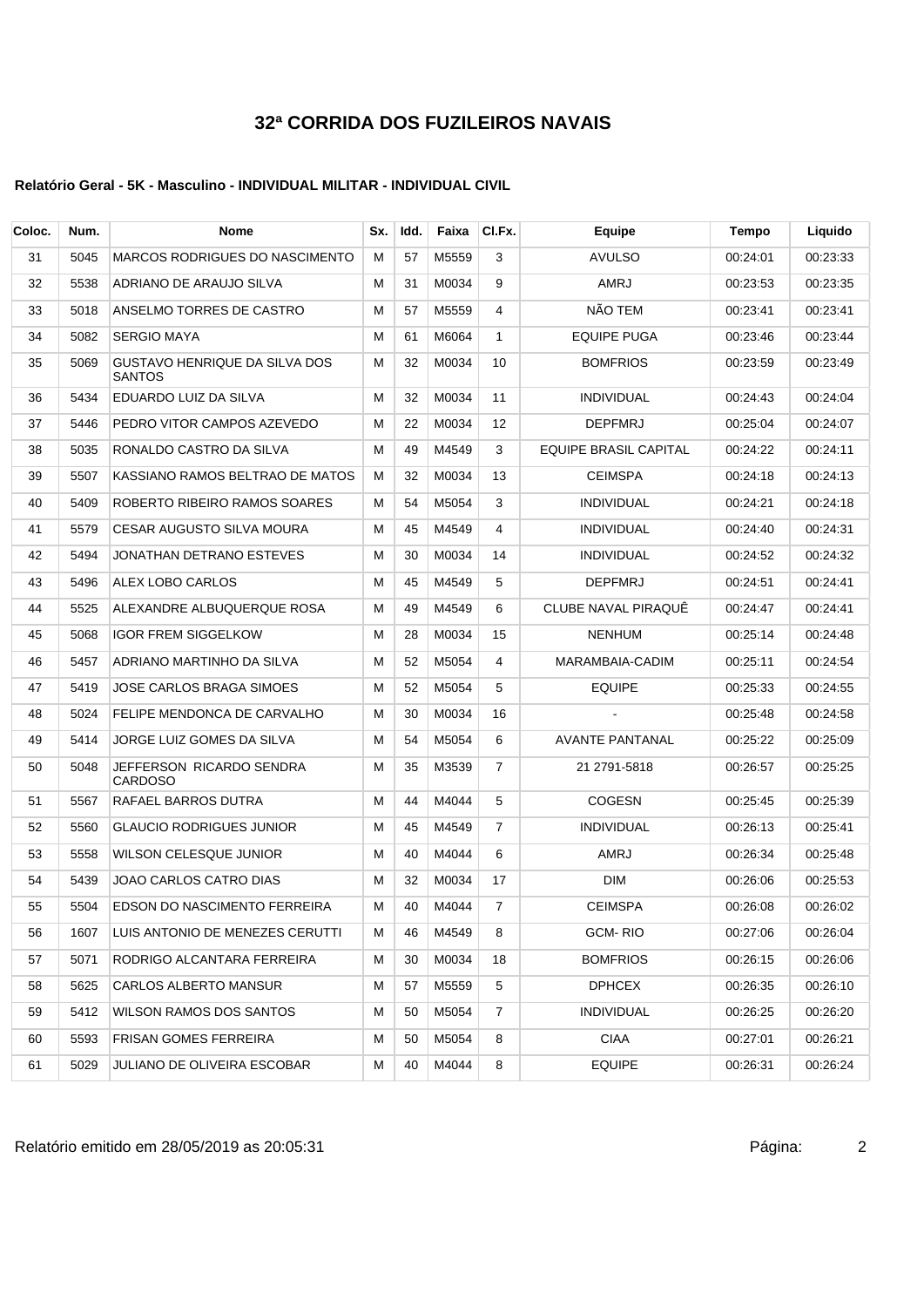### **Relatório Geral - 5K - Masculino - INDIVIDUAL MILITAR - INDIVIDUAL CIVIL**

| Coloc. | Num. | Nome                                       | Sx. | Idd. | Faixa | CI.Fx.            | Equipe                                      | Tempo    | Liquido  |
|--------|------|--------------------------------------------|-----|------|-------|-------------------|---------------------------------------------|----------|----------|
| 62     | 5574 | <b>MARCOS FILIPE MELO SILVA</b>            | M   | 33   | M0034 | 19                | <b>COGESN</b>                               | 00:26:34 | 00:26:28 |
| 63     | 5103 | JOSE ANTONIO DE AGUIAR                     | М   | 60   | M6064 | 2                 | <b>CIVIL</b>                                | 00:26:38 | 00:26:29 |
| 64     | 5506 | PAULO MARCOS FIGUEIREDO DE<br>CARVALHO     | М   | 44   | M4044 | 9                 | <b>CEIMSPA</b>                              | 00:26:47 | 00:26:41 |
| 65     | 5415 | ELTON ALOISIO WIEDERKEHR                   | M   | 56   | M5559 | 6                 | <b>INDIVIDUAL</b>                           | 00:27:01 | 00:26:44 |
| 66     | 5023 | <b>MURILO NOGUEIRA</b>                     | M   | 55   | M5559 | $\overline{7}$    | <b>AVULSO</b>                               | 00:26:50 | 00:26:45 |
| 67     | 5099 | JOSE JORGE AFFONSO FILHO                   | М   | 74   | M7074 | 1                 | <b>AFFONSO</b>                              | 00:27:09 | 00:27:02 |
| 68     | 5405 | SERGIO RICARDO VULCAO RIBEIRO              | М   | 54   | M5054 | 9                 | COMANDO DA DIVISÃO<br>ANFIBIA               | 00:27:34 | 00:27:03 |
| 69     | 5597 | LEANDRO MORAES DA FONSECA                  | М   | 33   | M0034 | 20                | <b>CEIMPL</b>                               | 00:29:26 | 00:27:04 |
| 70     | 5575 | MAURO ROMA CARDOSO DE BARROS               | м   | 52   | M5054 | 10                | ESG 70 ANOS                                 | 00:28:00 | 00:27:06 |
| 71     | 5470 | AUGUSTO JOSE ROMANO LOPES                  | М   | 52   | M5054 | 11                | COMISSÃO DE PROMOÇÕES<br><b>DE OFICIAIS</b> | 00:28:01 | 00:27:17 |
| 72     | 5501 | SERGIO HENRIQUE DA SILVA ALMEIDA           | М   | 57   | M5559 | 8                 | <b>CCCPM</b>                                | 00:28:04 | 00:27:17 |
| 73     | 5511 | MICHEL RIBEIRO PEREIRA                     | М   | 42   | M4044 | 10                | <b>BASE MERITI</b>                          | 00:27:33 | 00:27:23 |
| 74     | 5627 | FRANCISCO ANDRADE DE ARRUDA                | м   | 43   | M4044 | 11                | <b>CGCFN</b>                                | 00:28:10 | 00:27:25 |
| 75     | 5416 | ADERLAN RICARDO LIMA RODRIGUES             | м   | 42   | M4044 | 12                | #RODRIGUESTEAM                              | 00:28:08 | 00:27:31 |
| 76     | 5628 | LUIZ GUILHERME GUADAGNINO                  | М   | 46   | M4549 | 9                 | <b>CGCFN</b>                                | 00:28:11 | 00:27:33 |
| 77     | 5610 | ANTONIO ALVES DE CAMPOS FILHO              | М   | 69   | M6569 | 2                 | CDM                                         | 00:29:09 | 00:27:38 |
| 78     | 5531 | <b>SERGIO FIGUEIROA</b>                    | М   | 54   | M5054 | $12 \overline{ }$ | <b>TRANQUILOS</b>                           | 00:28:00 | 00:27:41 |
| 79     | 5547 | RAPHAEL COMBAT CECCHETTI                   | м   | 40   | M4044 | 13                | <b>DABM</b>                                 | 00:27:53 | 00:27:42 |
| 80     | 1032 | CARLOS ALBERTO ALONSO DE OLIVEIRA          | М   | 55   | M5559 | 9                 | TURMA DA PAZ                                | 00:28:15 | 00:27:47 |
| 81     | 5441 | ALESSANDRO MAGALHAES<br><b>ALBUQUERQUE</b> | М   | 38   | M3539 | 8                 | <b>DIM</b>                                  | 00:29:21 | 00:28:03 |
| 82     | 5526 | DENILSON MEDEIROS NOGA                     | М   | 54   | M5054 | 13                | CLUBE NAVAL PIRAQUÊ                         | 00:28:51 | 00:28:09 |
| 83     | 1549 | DANIEL BEZERRA SILVA                       | М   | 28   | M0034 | 21                | AMRJ                                        | 00:28:58 | 00:28:12 |
| 84     | 5599 | GUILHERME DE SOUZA REIS MARUN              | М   | 27   | M0034 | 22                | <b>MARINHA DO BRASIL</b>                    | 00:28:38 | 00:28:12 |
| 85     | 1584 | <b>JEOSIEL MACHADO BASTOS</b>              | М   | 50   | M5054 | 14                | <b>INDIVIDUAL</b>                           | 00:28:27 | 00:28:20 |
| 86     | 5505 | DOUGLAS CARVALHO SILVA FELIX               | М   | 39   | M3539 | 9                 | <b>CEIMSPA</b>                              | 00:29:16 | 00:28:20 |
| 87     | 5587 | THIAGO LINS MARTINS                        | M   | 33   | M0034 | 23                | <b>GCM-RIO</b>                              | 00:29:17 | 00:28:21 |
| 88     | 5404 | SERGIO MIRANDA BRANDAO                     | м   | 54   | M5054 | 15                | <b>NENHUM</b>                               | 00:28:49 | 00:28:28 |
| 89     | 5479 | PERRONI MENDES                             | M   | 54   | M5054 | 16                | PMERJ                                       | 00:29:19 | 00:28:33 |
| 90     | 5484 | NEIMAR MACHADO DA SILVA                    | M   | 35   | M3539 | 10                | <b>CMS</b>                                  | 00:28:49 | 00:28:35 |
| 91     | 5014 | VINICIUS DA SILVA COSTA                    | м   | 36   | M3539 | 11                | <b>EQUIPE</b>                               | 00:28:51 | 00:28:51 |
| 92     | 5027 | THIAGO GOMES ANSEL                         | м   | 36   | M3539 | 12                | CIRURGIA PLÁSTICA HNMD                      | 00:29:14 | 00:28:53 |

Relatório emitido em 28/05/2019 as 20:05:31 <br>
3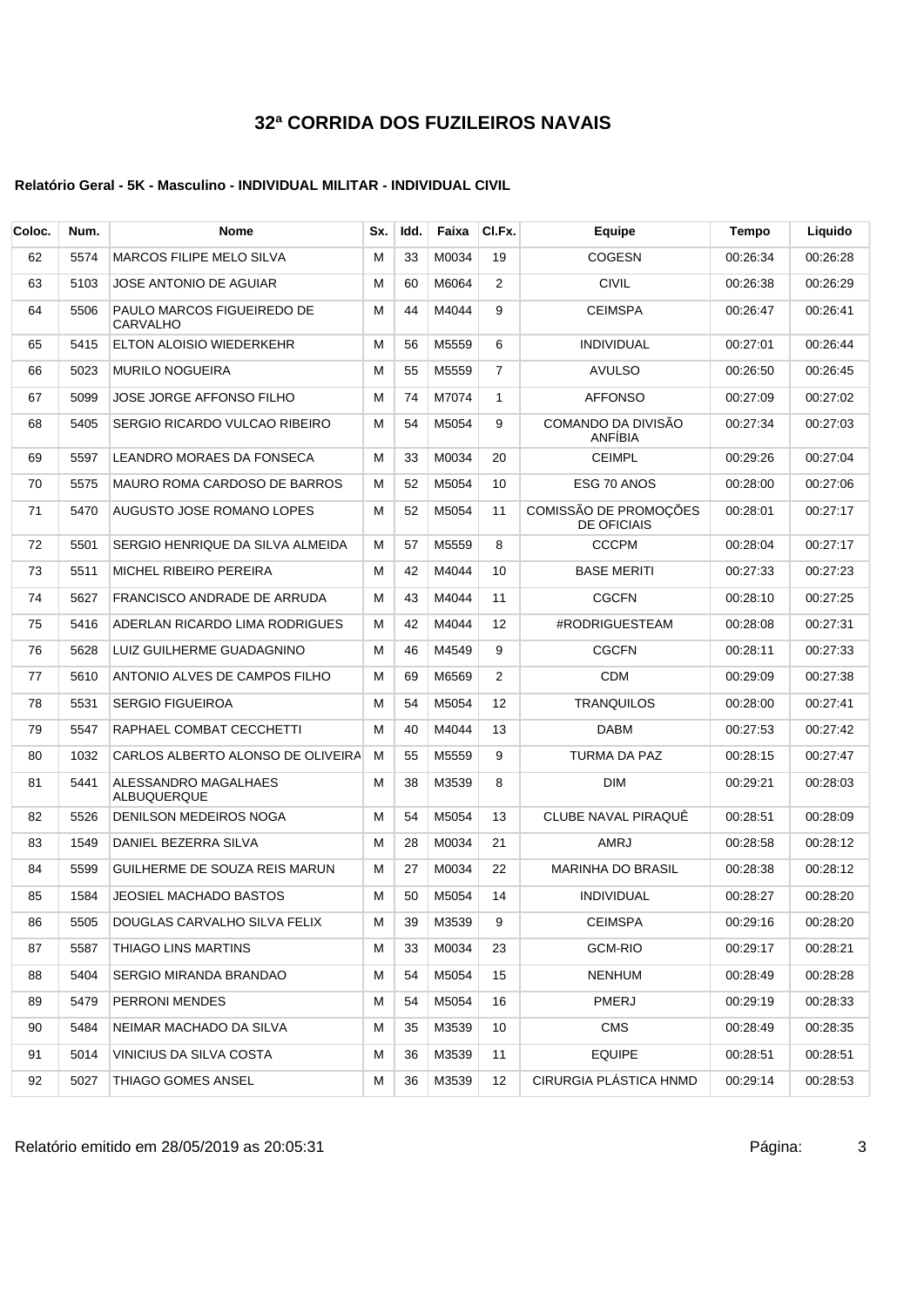| Coloc. | Num. | Nome                                              | Sx. | Idd. | Faixa | CI.Fx.         | Equipe                                      | Tempo    | Liquido  |
|--------|------|---------------------------------------------------|-----|------|-------|----------------|---------------------------------------------|----------|----------|
| 93     | 5046 | <b>MARLON DE OLIVEIRA E SILVA</b>                 | M   | 38   | M3539 | 13             | <b>EQUIPE BALA</b>                          | 00:29:47 | 00:29:03 |
| 94     | 5609 | SIDNEI BENVINDO                                   | M   | 63   | M6064 | 3              | <b>INDIVIDUAL</b>                           | 00:29:39 | 00:29:07 |
| 95     | 5448 | <b>GRINAURIO FERREIRA DA SILVA</b>                | M   | 57   | M5559 | 10             | RUNNERS JC                                  | 00:29:13 | 00:29:10 |
| 96     | 5548 | BRUNO JORGE RIBEIRO DE SOUZA                      | М   | 35   | M3539 | 14             | <b>AMRJ</b>                                 | 00:30:05 | 00:29:12 |
| 97     | 5476 | <b>RENAN REIS REBOUCAS</b>                        | M   | 21   | M0034 | 24             | COMISSÃO DE PROMOÇÕES<br><b>DE OFICIAIS</b> | 00:30:19 | 00:29:16 |
| 98     | 5473 | <b>GUSTAVO PEREIRA GOMES DA COSTA</b>             | M   | 25   | M0034 | 25             | COMISSÃO DE PROMOÇÕES<br><b>DE OFICIAIS</b> | 00:30:21 | 00:29:18 |
| 99     | 5618 | LUIZ CARLOS PINHEIRO SERRANO                      | М   | 61   | M6064 | 4              | <b>CEFAN</b>                                | 00:29:29 | 00:29:20 |
| 100    | 5513 | JULIO CESAR DA SILVA SANTOS                       | M   | 32   | M0034 | 26             | PHMATLANTICO                                | 00:30:09 | 00:29:21 |
| 101    | 1114 | <b>FELIPE LINS MOISES</b>                         | M   | 29   | M0034 | 27             |                                             | 00:29:37 | 00:29:25 |
| 102    | 5057 | LUIZ FERNANDO DOS SANTOS<br><b>MACHADO DE ALM</b> | M   | 19   | M0034 | 28             | <b>CIVIL</b>                                | 00:30:07 | 00:29:28 |
| 103    | 5569 | LUIS MANUEL DE CAMPOS MELLO                       | М   | 50   | M5054 | 17             | <b>COMFFE</b>                               | 00:30:05 | 00:29:28 |
| 104    | 5623 | <b>FRANCISCO FLAVIO MOURA MOISES</b>              | М   | 54   | M5054 | 18             | <b>CEFAN</b>                                | 00:29:43 | 00:29:31 |
| 105    | 5055 | ANDREW SIBENEICK BIANCHINI                        | м   | 28   | M0034 | 29             | <b>NENHUM</b>                               | 00:30:33 | 00:29:32 |
| 106    | 5462 | ROBSON DE ANDRADE MATTOS                          | M   | 38   | M3539 | 15             | <b>DEPFMRJ</b>                              | 00:30:53 | 00:29:33 |
| 107    | 5088 | JOSIAS ALVES DA SILVA                             | M   | 65   | M6569 | 3              | <b>AVULSO</b>                               | 00:30:11 | 00:29:57 |
| 108    | 5007 | LUIS ALFONSE DIPPOLITO                            | M   | 57   | M5559 | 11             | NÃO POSSUI                                  | 00:30:03 | 00:29:59 |
| 109    | 5407 | CARLOS HENRIQUE DE FREITAS<br><b>CALDAS</b>       | M   | 56   | M5559 | 12             | <b>INDIVIDUAL GERAL</b>                     | 00:30:27 | 00:30:03 |
| 110    | 5460 | LUCIO MARINHO DA CONCEICAO                        | М   | 54   | M5054 | 19             | DEPÓSITO DE FARDAMENTO                      | 00:30:49 | 00:30:12 |
| 111    | 5422 | JOAO PAULO DA COSTA RAMOS                         | M   | 41   | M4044 | 14             | COMANDO DE OPERAÇÕES<br><b>NAVAIS</b>       | 00:30:16 | 00:30:16 |
| 112    | 5033 | WAGNER LUIZ DOS SANTOS                            | M   | 37   | M3539 | 16             | <b>CIVIL</b>                                | 00:31:09 | 00:30:21 |
| 113    | 5478 | ALEX SANDRO BARREIRA ROCHA                        | M   | 42   | M4044 | 15             | ODONTOCLÍNICA CENTRAL<br>DA MARINHA         | 00:30:22 | 00:30:21 |
| 114    | 5436 | EDSON DE SOUSA NUNES                              | м   | 54   | M5054 | 20             | 21                                          | 00:30:52 | 00:30:23 |
| 115    | 5074 | ARTUR DE ALMEIDA BORGES BORGES                    | М   | 68   | M6569 | 4              | <b>AVULSO</b>                               | 00:30:47 | 00:30:24 |
| 116    | 5580 | CICERO SEVERINO DA SILVA JUNIOR                   | M   | 28   | M0034 | 30             | <b>FUZILEIROS NAVAIS</b>                    | 00:31:28 | 00:30:26 |
| 117    | 5622 | RODRIGO EDUARDO WELTER                            | м   | 27   | M0034 | 31             | <b>SETDIS</b>                               | 00:31:34 | 00:30:31 |
| 118    | 1632 | FRANZ CARNEIRO DE ANDRADE                         | M   | 70   | M7074 | $\overline{2}$ | <b>INDIVIDUAL</b>                           | 00:31:11 | 00:30:39 |
| 119    | 5078 | <b>VICENTE RODRIGUES DE FREITAS</b>               | M   | 68   | M6569 | 5              | <b>AVULSO</b>                               | 00:30:47 | 00:30:39 |
| 120    | 5101 | HELIO MOREIRA DE ARAUJO                           | м   | 61   | M6064 | 5              | <b>AVULSO</b>                               | 00:32:29 | 00:30:39 |
| 121    | 5565 | JOSE ROBERTO VASCONCELOS                          | М   | 33   | M0034 | 32             | CENTRO DE MUNIÇÃO                           | 00:31:38 | 00:30:45 |
| 122    | 5588 | ELTON FELIX DA SILVA                              | м   | 38   | M3539 | 17             | <b>GCM-RIO</b>                              | 00:31:45 | 00:30:45 |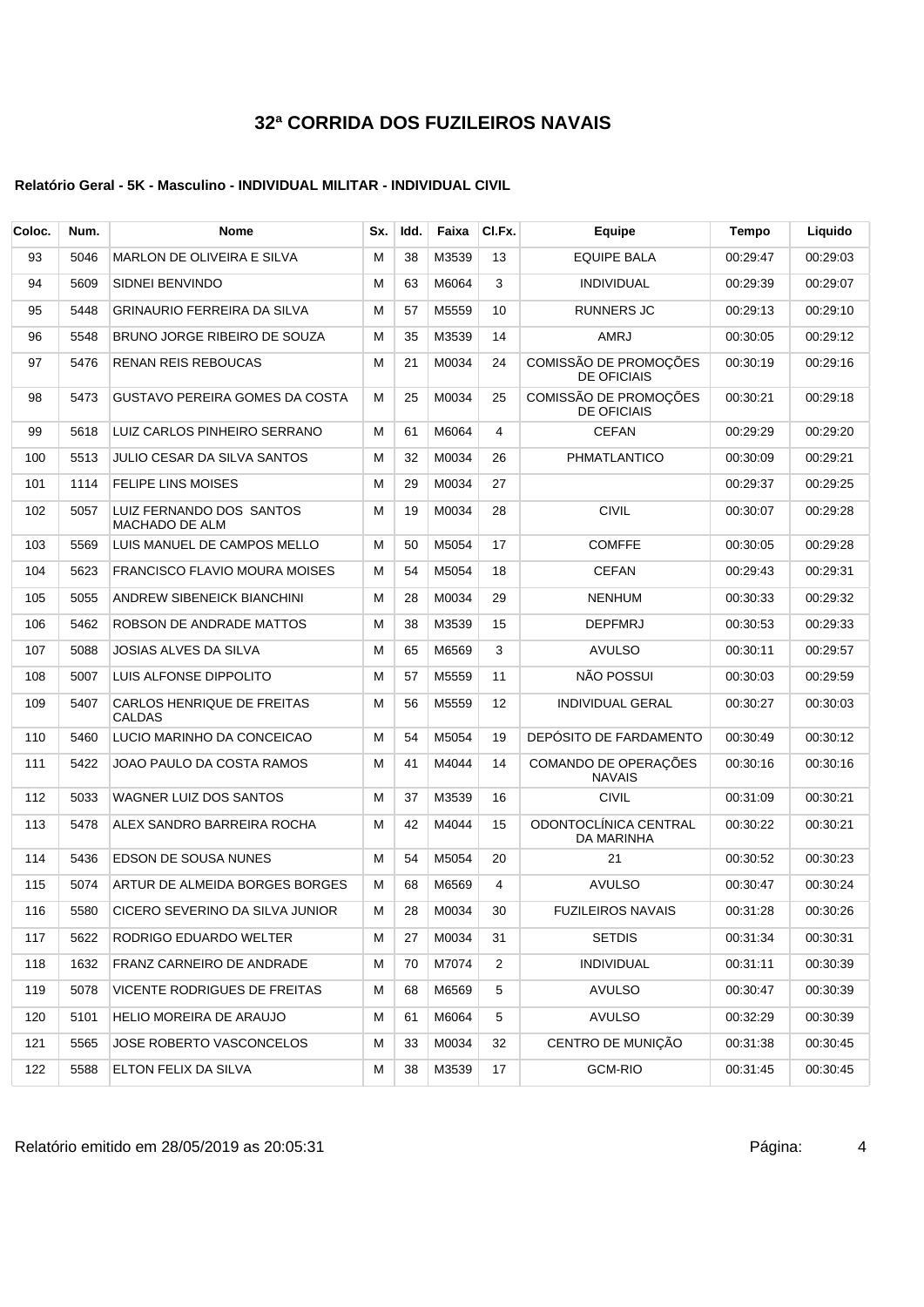### **Relatório Geral - 5K - Masculino - INDIVIDUAL MILITAR - INDIVIDUAL CIVIL**

| Coloc. | Num. | <b>Nome</b>                       | Sx. | Idd. | Faixa | CI.Fx.         | Equipe                                      | Tempo    | Liquido  |
|--------|------|-----------------------------------|-----|------|-------|----------------|---------------------------------------------|----------|----------|
| 123    | 5591 | <b>ISRAEL ARAGAO FARDIN</b>       | М   | 28   | M0034 | 33             | <b>GCM-RIO</b>                              | 00:31:45 | 00:30:46 |
| 124    | 5474 | JEFFERSON DA CRUZ PALOT           | М   | 27   | M0034 | 34             | COMISSÃO DE PROMOÇÕES<br><b>DE OFICIAIS</b> | 00:32:03 | 00:31:00 |
| 125    | 5443 | VINICIUS DE AZEVEDO RAMOS         | M   | 36   | M3539 | 18             | <b>INDIVIDUAL</b>                           | 00:31:51 | 00:31:02 |
| 126    | 5459 | <b>FABIANO ALMEIDA MENDES</b>     | М   | 39   | M3539 | 19             | <b>CCIM</b>                                 | 01:04:36 | 00:31:04 |
| 127    | 5542 | MARCIO SANTOS DE SOUZA            | М   | 51   | M5054 | 21             | <b>DABM</b>                                 | 00:32:08 | 00:31:08 |
| 128    | 5026 | ANTONIO LUIZ DA SILVA             | М   | 54   | M5054 | 22             | ATERRO DO FLAMENGO                          | 00:31:32 | 00:31:13 |
| 129    | 5084 | LUIZ CARLOS SANTOS                | М   | 68   | M6569 | 6              | NÃO                                         | 00:31:54 | 00:31:21 |
| 130    | 5510 | JOAO MARCELO SOARES FRANCO DIAS   | м   | 37   | M3539 | 20             | CIRURGIA PLASTICA - HNMD                    | 00:31:44 | 00:31:23 |
| 131    | 5080 | LUIZ FERNANDO NAIME DE SOUZA      | М   | 66   | M6569 | $\overline{7}$ | <b>TAMOJUNTOS</b>                           | 00:32:35 | 00:31:26 |
| 132    | 5586 | <b>VINICIUS GARRIDO GUIMARAES</b> | М   | 36   | M3539 | 21             | CIRURGIA PLÁSTICA HNMD                      | 00:31:49 | 00:31:28 |
| 133    | 5075 | RAUL FERREIRA MONTEIRO            | М   | 67   | M6569 | 8              | RAUL FERREIRA MONTEIRO                      | 00:31:50 | 00:31:33 |
| 134    | 5523 | ALEXSANDRE RODRIGUES DE ALMEIDA   | М   | 48   | M4549 | 10             | <b>CMM</b>                                  | 00:36:04 | 00:31:38 |
| 135    | 5555 | ALLAN TOURINHO DE PAULA           | м   | 27   | M0034 | 35             | AMRJ                                        | 00:32:47 | 00:31:38 |
| 136    | 5601 | IVAN MENDONCA DA SILVA            | М   | 64   | M6064 | 6              | LFM                                         | 00:32:10 | 00:31:41 |
| 137    | 5561 | EUDES ALEXANDRE DE SOUZA          | М   | 46   | M4549 | 11             | <b>DEPSMRJ</b>                              | 00:32:05 | 00:31:46 |
| 138    | 5049 | JONATHAN MACIEL DA COSTA          | М   | 36   | M3539 | 22             | $\cdot$                                     | 00:32:43 | 00:31:49 |
| 139    | 5012 | PAULO ROBERTO DE OLIVEIRA GOMES   | М   | 57   | M5559 | 13             | <b>MERCANTE</b>                             | 00:32:38 | 00:32:03 |
| 140    | 5092 | FRANCISCO DE PAIVA AMORIM         | М   | 71   | M7074 | 3              | CHÃO DO ATERRO                              | 00:32:47 | 00:32:03 |
| 141    | 5052 | ADRIANO ALVES CUNHA               | М   | 52   | M5054 | 23             | <b>INDIVIDUAL</b>                           | 00:32:12 | 00:32:04 |
| 142    | 5508 | <b>JESIEL GOMES CLEMENTE</b>      | М   | 54   | M5054 | 24             | <b>CCCPM</b>                                | 00:32:26 | 00:32:13 |
| 143    | 5104 | FERNANDO BARBALHO                 | М   | 47   | M4549 | 12             | ESG 70 ANOS                                 | 00:33:14 | 00:32:17 |
| 144    | 5516 | JOSE RAPOSO DE FARIA NETO         | М   | 49   | M4549 | 13             | ESG 70 ANOS                                 | 00:33:14 | 00:32:18 |
| 145    | 5517 | PAULO ROBERTO SARAIVA             | М   | 49   | M4549 | 14             | ESG 70 ANOS                                 | 00:33:14 | 00:32:18 |
| 146    | 5456 | PAULO CESAR DA SILVA MENDONCA     | М   | 51   | M5054 | 25             | NÃO SE APLICA                               | 00:33:08 | 00:32:20 |
| 147    | 5433 | FRANCISCO ALEXANDRE DA SILVA      | м   | 40   | M4044 | 16             | <b>INDIVIDUAL</b>                           | 00:33:12 | 00:32:27 |
| 148    | 5469 | LEONARDO SOUZA DE ALMEIDA         | М   | 37   | M3539 | 23             | <b>DEPFMRJ</b>                              | 00:32:58 | 00:32:32 |
| 149    | 5025 | ADRIANO ANTONIO DA SILVA VITOR    | М   | 37   | M3539 | 24             | <b>EQUIPE</b>                               | 00:32:51 | 00:32:35 |
| 150    | 5447 | DAVIDSON SILVA MARTINS            | М   | 40   | M4044 | 17             | <b>CCIM</b>                                 | 00:32:59 | 00:32:44 |
| 151    | 5518 | <b>MARCELO FREITAS MARTINS</b>    | М   | 49   | M4549 | 15             | BTL. TONELERO                               | 01:32:38 | 00:32:46 |
| 152    | 5073 | AKITUGU SUGIYAMA                  | М   | 77   | M7579 | 1              | <b>NAO APLICAVEL</b>                        | 00:34:02 | 00:32:57 |
| 153    | 5608 | JORGE CANDIDO RIBEIRO DA SILVA    | м   | 65   | M6569 | 9              | NÃO POSSUO                                  | 00:33:28 | 00:32:59 |
| 154    | 1512 | DANIEL ELIAS DE OLIVEIRA          | М   | 48   | M4549 | 16             | <b>AVULSO</b>                               | 00:33:20 | 00:33:03 |

Relatório emitido em 28/05/2019 as 20:05:31 componentes and the components of the Página: 5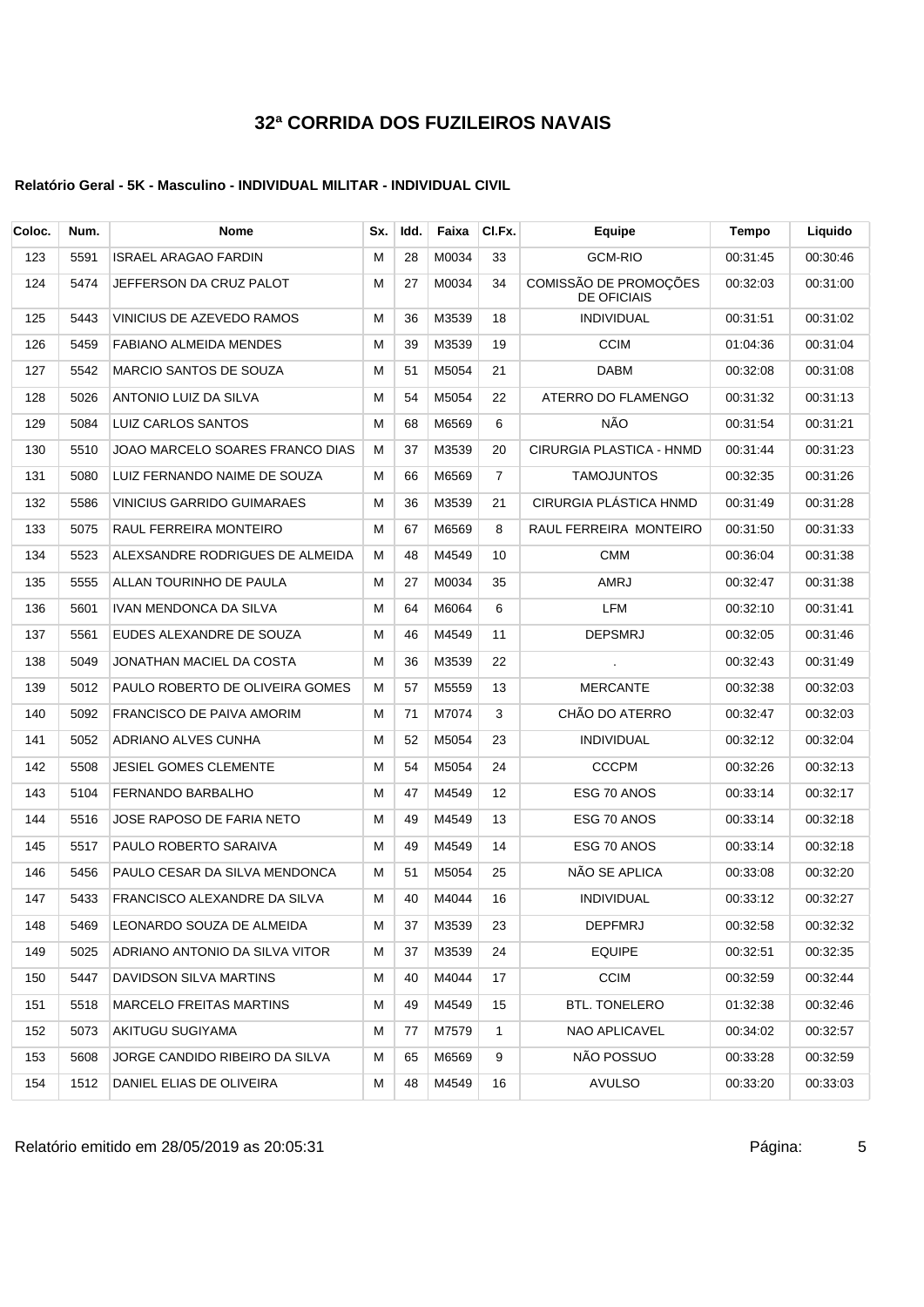### **Relatório Geral - 5K - Masculino - INDIVIDUAL MILITAR - INDIVIDUAL CIVIL**

| Coloc. | Num. | <b>Nome</b>                                               | Sx. | Idd. | Faixa | CI.Fx.         | <b>Equipe</b>                                    | Tempo    | Liquido  |
|--------|------|-----------------------------------------------------------|-----|------|-------|----------------|--------------------------------------------------|----------|----------|
| 155    | 5431 | <b>MARCOS LUIZ</b>                                        | M   | 52   | M5054 | 26             | NÃO TENHO                                        | 00:33:19 | 00:33:03 |
| 156    | 5512 | JOSEIR FIDELIS DA SILVA                                   | M   | 52   | M5054 | 27             | CAPITANIA DOS PORTOS DO<br><b>RIO DE JANEIRO</b> | 00:33:14 | 00:33:06 |
| 157    | 5063 | RENATO STERENTAL GOLDEMBERG                               | м   | 49   | M4549 | 17             | CHÃO DO ATERRO                                   | 00:34:04 | 00:33:08 |
| 158    | 5426 | GETULIO CESAR REIS DA SILVA                               | м   | 54   | M5054 | 28             | <b>CCIM</b>                                      | 00:33:38 | 00:33:25 |
| 159    | 5564 | LEONARDO RODRIGUES DE SOUZA                               | м   | 36   | M3539 | 25             | <b>DEPMSMRJ</b>                                  | 00:34:11 | 00:33:31 |
| 160    | 5570 | PEDRO AUGUSTO BITTENCOURT HEINE<br><b>FILHO</b>           | м   | 48   | M4549 | 18             | ESG 70 ANOS                                      | 00:34:08 | 00:33:35 |
| 161    | 5040 | LEANDRO PAIVA BRASIL DE MATOS                             | м   | 36   | M3539 | 26             | <b>BATALHÃO</b>                                  | 00:33:52 | 00:33:38 |
| 162    | 5566 | REGIS MELLO NOGUEIRA                                      | м   | 40   | M4044 | 18             | <b>CCIM</b>                                      | 00:34:32 | 00:33:38 |
| 163    | 5604 | JOEL RIBEIRO CONCEICAO                                    | м   | 66   | M6569 | 10             | <b>EQUIPE</b>                                    | 00:34:33 | 00:33:41 |
| 164    | 5032 | GILBERTO DA CUNHA SOARES DA SILVA                         | м   | 56   | M5559 | 14             | <b>PUBLICO GERAL</b>                             | 00:33:56 | 00:33:52 |
| 165    | 5595 | DIEGO RODRIGUES PUCCINI                                   | М   | 37   | M3539 | 27             | ESCOLA NAVAL                                     | 00:33:52 | 00:33:52 |
| 166    | 5603 | FERNANDO BORGES DOS SANTOS                                | м   | 62   | M6064 | $\overline{7}$ | NÃO                                              | 00:34:03 | 00:33:55 |
| 167    | 5065 | LUIZ CARLOS FERREIRA DA SILVA                             | м   | 56   | M5559 | 15             | <b>CALANGUS RUNNERS</b>                          | 00:34:02 | 00:33:57 |
| 168    | 5477 | ALMIR DOS SANTOS COSTA FILHO                              | м   | 40   | M4044 | 19             | <b>DABM</b>                                      | 00:54:11 | 00:33:59 |
| 169    | 5576 | ELSON LUIZ DE OLIVEIRA GOIS                               | М   | 50   | M5054 | 29             | <b>ESCOLA SUPERIOR DE</b><br><b>GUERRA</b>       | 00:34:37 | 00:34:00 |
| 170    | 5402 | PAULO SERGIO PONTES DA SILVA                              | м   | 43   | M4044 | 20             | <b>AVULSO</b>                                    | 00:35:29 | 00:34:04 |
| 171    | 5105 | PAULO RICARDO MARTINS DO PILAR                            | м   | 21   | M0034 | 36             |                                                  | 00:34:35 | 00:34:09 |
| 172    | 5440 | <b>FRANCISCO JOSE RAPOSO DE</b><br><b>ALENCAR MARQUES</b> | м   | 47   | M4549 | 19             | <b>SVPM</b>                                      | 00:34:52 | 00:34:09 |
| 173    | 5620 | FERNANDO ANTONIO GONCALVES                                | м   | 54   | M5054 | 30             | SASM                                             | 00:34:37 | 00:34:10 |
| 174    | 5427 | <b>HUGO SERGIO TAVARES</b>                                | м   | 31   | M0034 | 37             | 123                                              | 00:34:56 | 00:34:12 |
| 175    | 5611 | JOSE JORGE MACHADO DA SILVA                               | м   | 63   | M6064 | 8              | <b>CPESFN</b>                                    | 01:35:08 | 00:34:15 |
| 176    | 5514 | <b>RENATO ETCHEVERRIA</b>                                 | м   | 42   | M4044 | 21             | <b>CEIMPL</b>                                    | 00:36:42 | 00:34:23 |
| 177    | 5578 | <b>MARCELO VIEIRA GARCIA</b>                              | М   | 39   | M3539 | 28             | <b>CEIMPL</b>                                    | 00:36:42 | 00:34:23 |
| 178    | 5072 | <b>ADAIR GILBERTO LOPES</b>                               | м   | 63   | M6064 | 9              | <b>AVULSO</b>                                    | 00:35:29 | 00:34:26 |
| 179    | 5060 | ADRIANO GOMES DE OLIVEIRA                                 | м   | 39   | M3539 | 29             | <b>FABIO SILVA</b>                               | 00:34:43 | 00:34:33 |
| 180    | 5607 | LUIZ MARIO DINIZ FURTADO                                  | м   | 67   | M6569 | 11             | <b>AVULSO</b>                                    | 00:34:50 | 00:34:36 |
| 181    | 1478 | MARCOS EVANI SANTOS DA<br><b>CONCEICAO</b>                | м   | 36   | M3539 | 30             | <b>CCIM</b>                                      | 00:34:57 | 00:34:49 |
| 182    | 5085 | <b>MARCOLINO ALVES ROCHA</b>                              | м   | 66   | M6569 | 12             | <b>AVULSO</b>                                    | 00:35:14 | 00:34:51 |
| 183    | 5528 | EVANDRO OLIVEIRA DAQUINO                                  | м   | 55   | M5559 | 16             | CLUBE NAVAL PIRAQUE                              | 00:35:21 | 00:34:53 |
| 184    | 5499 | EMILIO WERMELINGER SA PINTO                               | м   | 31   | M0034 | 38             | CIRURGIA PLÁSTICA HNMD                           | 00:35:27 | 00:35:05 |
| 185    | 5584 | ALEXANDRE VASCONCELOS TONINI                              | м   | 47   | M4549 | 20             | <b>CIAMPA</b>                                    | 00:35:44 | 00:35:13 |

Relatório emitido em 28/05/2019 as 20:05:31 Página: 6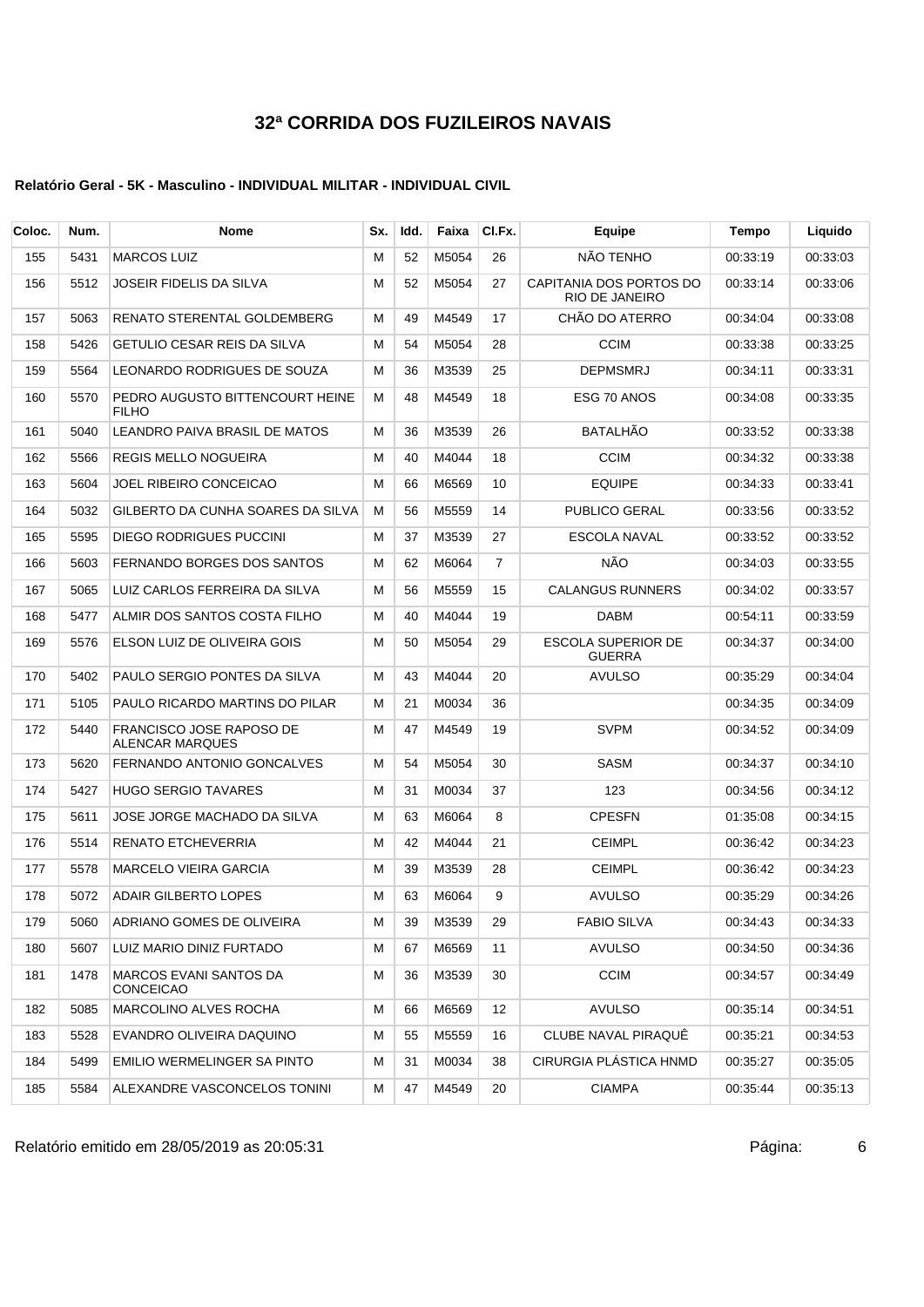### **Relatório Geral - 5K - Masculino - INDIVIDUAL MILITAR - INDIVIDUAL CIVIL**

| Coloc. | Num. | <b>Nome</b>                                     | Sx. | Idd. | Faixa    | CI.Fx. | Equipe                                            | <b>Tempo</b> | Liquido  |
|--------|------|-------------------------------------------------|-----|------|----------|--------|---------------------------------------------------|--------------|----------|
| 186    | 5577 | KEVIN DO AMARAL MANHAES                         | M   | 23   | M0034    | 39     | BATALHÃO                                          | 01:30:03     | 00:35:16 |
| 187    | 5617 | JUAREZ DE OLIVEIRA CUNHA                        | М   | 63   | M6064    | 10     | $CMG(RM-1)$                                       | 00:35:46     | 00:35:19 |
| 188    | 5630 | FERNANDO NASCIMENTO BORGES DOS<br><b>SANTOS</b> | м   | 34   | M0034    | 40     | <b>AMRJ</b>                                       | 00:36:11     | 00:35:19 |
| 189    | 5452 | <b>CLEBER PEREIRA MARINHO</b>                   | М   | 38   | M3539    | 31     | <b>EGN</b>                                        | 00:36:01     | 00:35:22 |
| 190    | 5480 | VICTOR JESUS DA SILVA                           | M   | 37   | M3539    | 32     | <b>EQUIPE</b>                                     | 00:35:50     | 00:35:25 |
| 191    | 5432 | VAGNER GOMES BARBOSA                            | M   | 31   | M0034    | 41     | <b>EQUIPE</b>                                     | 00:35:50     | 00:35:26 |
| 192    | 5481 | GILSON DA SILVA NASCIMENTO                      | м   | 52   | M5054    | 31     | <b>EQUIPE</b>                                     | 00:35:50     | 00:35:26 |
| 193    | 1113 | VINICIUS MOURA RODRIGUES                        | м   | 32   | M0034    | 42     | <b>FFE</b>                                        | 00:36:07     | 00:35:32 |
| 194    | 5629 | THIAGO DANTAS BARBOSA                           | M   | 36   | M3539    | 33     | <b>CGCFN</b>                                      | 00:36:07     | 00:35:33 |
| 195    | 5624 | FERNANDO DE PAULA LIMA                          | M   | 37   | M3539    | 34     | <b>FFE</b>                                        | 00:36:08     | 00:35:34 |
| 196    | 5602 | <b>CESAR LOPES LOUREIRO</b>                     | M   | 60   | M6064    | 11     | COMANDO DO PESSOAL DE<br><b>FUZILEIROS NAVAIS</b> | 00:35:44     | 00:35:37 |
| 197    | 5015 | REMYLSON HENRIQUE DE SOUZA<br>LAPORT            | M   | 60   | M6064    | 12     | <b>EQUIPE</b>                                     | 00:36:10     | 00:35:43 |
| 198    | 5461 | ARLINDO MAGNO BASTOS FRANCO                     | м   | 60   | M6064    | 13     | DEPÓSITO DE FARDAMENTO                            | 00:36:21     | 00:35:43 |
| 199    | 5594 | ALEXANDRE SOARES MATHEUS                        | М   | 44   | M4044    | 22     | <b>CDAM</b>                                       | 00:38:31     | 00:35:56 |
| 200    | 5536 | NEIL SERGIO QUEIROZ DOS SANTOS                  | м   | 48   | M4549    | 21     | <b>AMRJ</b>                                       | 00:37:10     | 00:36:02 |
| 201    | 5534 | <b>BRUNO MARIO FERREIRA LEAL</b>                | м   | 27   | M0034    | 43     | AMRJ                                              | 00:37:25     | 00:36:19 |
| 202    | 5535 | JORGE RICARDO FACIROLI DE SOUZA                 | М   | 27   | M0034    | 44     | AMRJ                                              | 00:37:25     | 00:36:19 |
| 203    | 5539 | <b>WELLINGTON FERREIRA GOMES</b>                | м   | 40   | M4044    | 23     | <b>AMRJ</b>                                       | 00:37:25     | 00:36:19 |
| 204    | 5551 | BRAYAN WILLIS COSTA DE ALMEIDA                  | м   | 29   | M0034    | 45     | AMRJ                                              | 00:37:26     | 00:36:19 |
| 205    | 5550 | CAUE CEDAR BORGES DA SIVA REIS                  | м   | 24   | M0034    | 46     | AMRJ                                              | 00:37:26     | 00:36:21 |
| 206    | 5010 | ANDERSON FERREIRA DE OLIVEIRA                   | M   | 40   | M4044    | 24     | CASNAV                                            | 00:36:44     | 00:36:23 |
| 207    | 5605 | <b>WILLIAM DOS SANTOS</b>                       | M   | 64   | M6064    | 14     | <b>INDIVIDUAL</b>                                 | 00:37:15     | 00:36:25 |
| 208    | 5600 | JOSINEI ASSIS DA SILVA SANTOS                   | м   | 53   | M5054    | 32     | TRIBUNAL MARÍTIMO RJ                              | 00:37:13     | 00:36:27 |
| 209    | 5095 | MARIO REBELO DE REZENDE                         | м   | 67   | M6569    | 13     | <b>INDIVIDUAL</b>                                 | 00:37:30     | 00:36:49 |
| 210    | 5028 | GUTENBERG BARBOSA BATISTA JUNIOF M              |     |      | 57 M5559 | 17     | <b>SEM EQUIPE</b>                                 | 00:38:23     | 00:36:53 |
| 211    | 5053 | CARLOS EDUARDO BARBOSA PAZ                      | м   | 41   | M4044    | 25     |                                                   | 00:37:52     | 00:36:54 |
| 212    | 5406 | EDSON DE OLIVEIRA                               | M   | 56   | M5559    | 18     | <b>AVULSO</b>                                     | 00:37:18     | 00:36:55 |
| 213    | 5438 | ALEXANDRE NUNES DE ANDRADE<br><b>GOMES</b>      | M   | 40   | M4044    | 26     | DIRETORIA INDUSTRIAL DA<br><b>MARINHA</b>         | 00:38:16     | 00:36:56 |
| 214    | 5410 | ELSON ALEXANDRE BATISTA DE<br>SANTANA           | М   | 43   | M4044    | 27     | BTL DE OPERAÇÕES<br><b>ESPECIAIS DE FUZNAV</b>    | 00:38:06     | 00:37:05 |
| 215    | 5086 | JOSE CARLOS RICCI MACEDA                        | М   | 66   | M6569    | 14     | <b>ACM</b>                                        | 00:37:24     | 00:37:08 |
| 216    | 5036 | ALEXANDRE CABRAL DE FARIAS                      | M   | 52   | M5054    | 33     | NÃO                                               | 01:05:34     | 00:37:16 |

Relatório emitido em 28/05/2019 as 20:05:31 Página: 7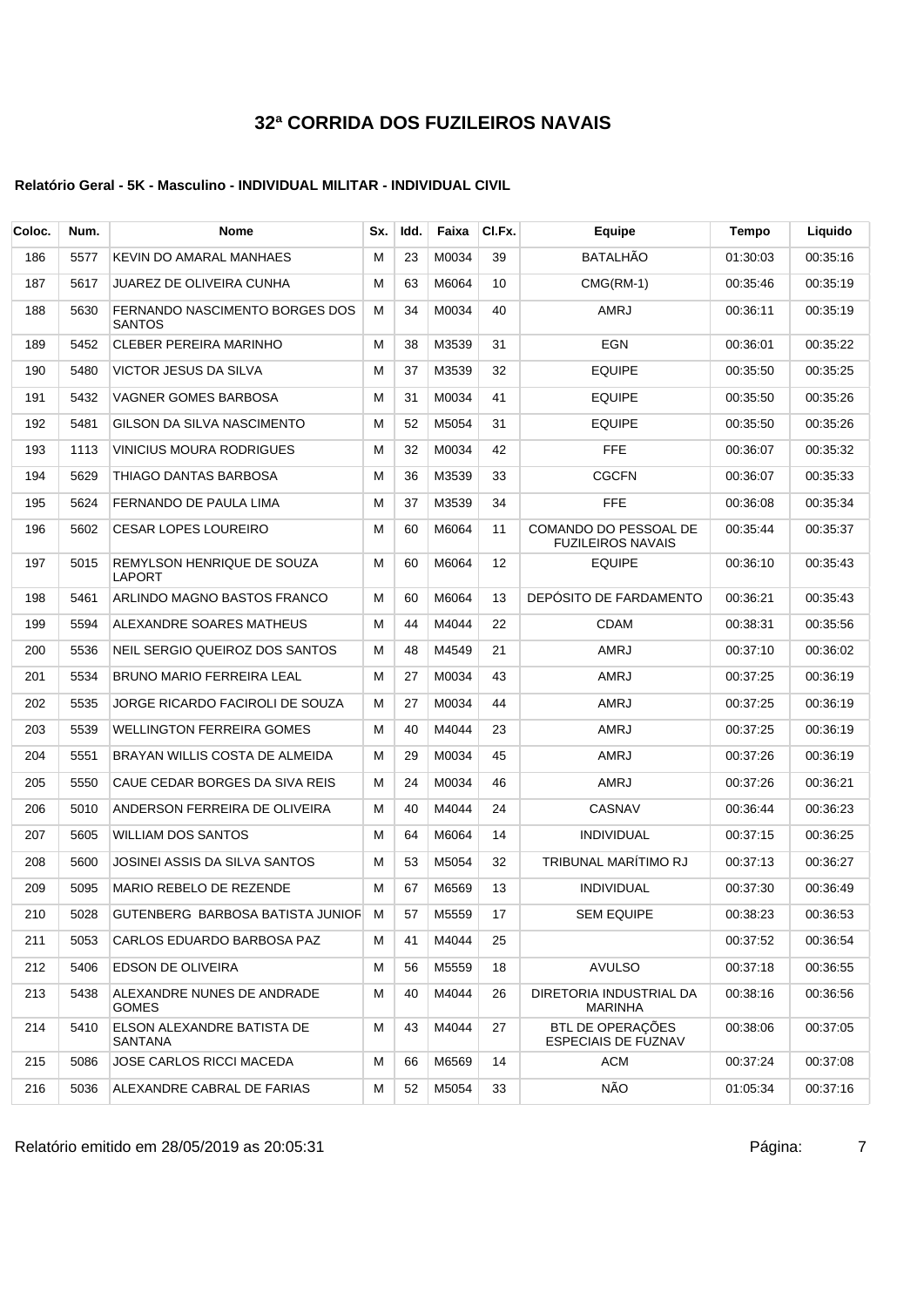| Coloc. | Num. | Nome                                               | Sx. | Idd. | Faixa | CI.Fx.       | Equipe                                           | <b>Tempo</b> | Liquido  |
|--------|------|----------------------------------------------------|-----|------|-------|--------------|--------------------------------------------------|--------------|----------|
| 217    | 5047 | <b>GERMANO GOMES DE ALVARENGA</b>                  | M   | 57   | M5559 | 19           | <b>INDIVIDUAL</b>                                | 00:38:10     | 00:37:25 |
| 218    | 5022 | <b>MARCO PAULO FEITOSA</b>                         | М   | 58   | M5559 | 20           | <b>FEITOSA AVCFN</b>                             | 00:37:41     | 00:37:37 |
| 219    | 5444 | <b>VICTOR MATTOS SILVA</b>                         | м   | 25   | M0034 | 47           | <b>DIM</b>                                       | 00:38:19     | 00:37:37 |
| 220    | 5502 | CARLOS ALEXANDRE NASCIMENTO<br>WANDERLEY           | м   | 44   | M4044 | 28           | <b>CEIMSPA</b>                                   | 00:38:28     | 00:37:39 |
| 221    | 5537 | <b>MARCIO ROBERIO MONTEIRO PEREIRA</b>             | М   | 47   | M4549 | 22           | AMRJ                                             | 00:37:55     | 00:37:55 |
| 222    | 5039 | DARIO CASTRO CAMPOS                                | М   | 57   | M5559 | 21           | <b>INDIVIDUAL</b>                                | 00:38:39     | 00:37:56 |
| 223    | 5077 | PAULO CESAR DIAS ALEXANDRE                         | м   | 60   | M6064 | 15           | <b>SEM EQUIPE</b>                                | 00:38:37     | 00:38:02 |
| 224    | 5445 | CARLOS EDUARDO LEITZKE PALHARES                    | м   | 48   | M4549 | 23           | <b>SVPM</b>                                      | 00:38:50     | 00:38:06 |
| 225    | 5612 | FRANCISCO ERASMO DE SOUSA                          | м   | 75   | M7579 | 2            | <b>CLUBE NAVAL PIRAQUE</b>                       | 00:38:17     | 00:38:06 |
| 226    | 5582 | TALYS LUAN CARDOSO THEODORO                        | м   | 24   | M0034 | 48           | <b>CMM</b>                                       | 01:29:24     | 00:38:09 |
| 227    | 5418 | ALI KAMEL ISSMAEL JUNIOR                           | М   | 45   | M4549 | 24           | <b>IPQM</b>                                      | 00:38:42     | 00:38:29 |
| 228    | 5079 | LUIZ ALBERTO PEREIRA DE MATTOS                     | м   | 72   | M7074 | 4            | <b>ESPORTIVIDADE</b>                             | 00:40:55     | 00:38:35 |
| 229    | 5061 | ROBERTO ZACARIAS SARAIVA<br><b>GONCALVES</b>       | М   | 47   | M4549 | 25           | TURMA II/92 DO CFN - A<br><b>MELHOR</b>          | 00:55:56     | 00:38:36 |
| 230    | 5017 | ALESSANDRO DO NASCIMENTO<br><b>FRANCA</b>          | м   | 33   | M0034 | 49           | <b>ESIE</b>                                      | 00:39:02     | 00:38:37 |
| 231    | 5527 | ROGERIO LOPES DA SILVA                             | М   | 58   | M5559 | 22           | <b>CLUBE NAVAL PIRAQUE</b>                       | 00:39:23     | 00:38:59 |
| 232    | 5408 | WASHINGTON DE LIMA E SILVA                         | М   | 52   | M5054 | 34           | <b>CENTRO DE GUERRA</b><br>ELETRÖNICA DA MARINHA | 00:39:24     | 00:39:06 |
| 233    | 5030 | FRANCISCO NOGUEIRA SARAIVA LIAO                    | м   | 46   | M4549 | 26           | <b>BATALHÃO RIACHUELO</b>                        | 00:39:42     | 00:39:12 |
| 234    | 5067 | FERNANDO BEZERRA MULLER LOPES                      | м   | 46   | M4549 | 27           | <b>INDIVIDUAL</b>                                | 00:40:01     | 00:39:29 |
| 235    | 5606 | <b>ALTIVANIR PIRES</b>                             | м   | 82   | M8084 | $\mathbf{1}$ | <b>EQUIPE TMJRUN</b>                             | 00:40:20     | 00:39:36 |
| 236    | 5520 | PEDRO LUIZ GUEIROS TAULOIS                         | М   | 53   | M5054 | 35           | N/C                                              | 00:40:08     | 00:39:41 |
| 237    | 5487 | PAULO MARTINO ZUCCARO                              | м   | 60   | M6064 | 16           | <b>COMFFE</b>                                    | 00:40:09     | 00:39:42 |
| 238    | 5522 | FILIPE HECKTHEUER FERRARESI                        | М   | 33   | M0034 | 50           | DIRETORIA DE ENGENHARIA<br><b>NAVAL</b>          | 00:41:09     | 00:39:46 |
| 239    | 5058 | JOSE MARCOS DOS SANTOS MACHADO<br><b>DE ALMEID</b> | м   | 21   | M0034 | 51           | <b>CIVIL</b>                                     | 00:40:27     | 00:39:47 |
| 240    | 5021 | MAYCON JORGE NOGUEIRA DA SILVA                     | м   | 23   | M0034 | 52           | CEAJ                                             | 00:40:26     | 00:39:52 |
| 241    | 5485 | VALNEI DE DEUS FONTE                               | м   | 53   | M5054 | 36           | PRIMEIRO DISTRITO NAVAL                          | 00:40:39     | 00:40:00 |
| 242    | 5495 | DJALMA FRANCA FERREIRA                             | м   | 54   | M5054 | 37           | 1 DN                                             | 00:40:42     | 00:40:00 |
| 243    | 5497 | VICTOR SCOTELLARO                                  | Μ   | 42   | M4044 | 29           | <b>NENHUMA</b>                                   | 00:40:53     | 00:40:05 |
| 244    | 5042 | MILTON SILVESTRE GOMES LABANCA                     | M   | 54   | M5054 | 38           | AVULSO                                           | 00:41:13     | 00:40:15 |
| 245    | 5034 | EDSON DOS SANTOS                                   | м   | 41   | M4044 | 30           | <b>EQUIPE FENIX</b>                              | 00:58:47     | 00:40:19 |
| 246    | 5568 | PAULO CEZAR DE OLIVEIRA COELHO<br><b>JUNIOR</b>    | М   | 46   | M4549 | 28           | <b>CPESFN</b>                                    | 00:41:33     | 00:40:36 |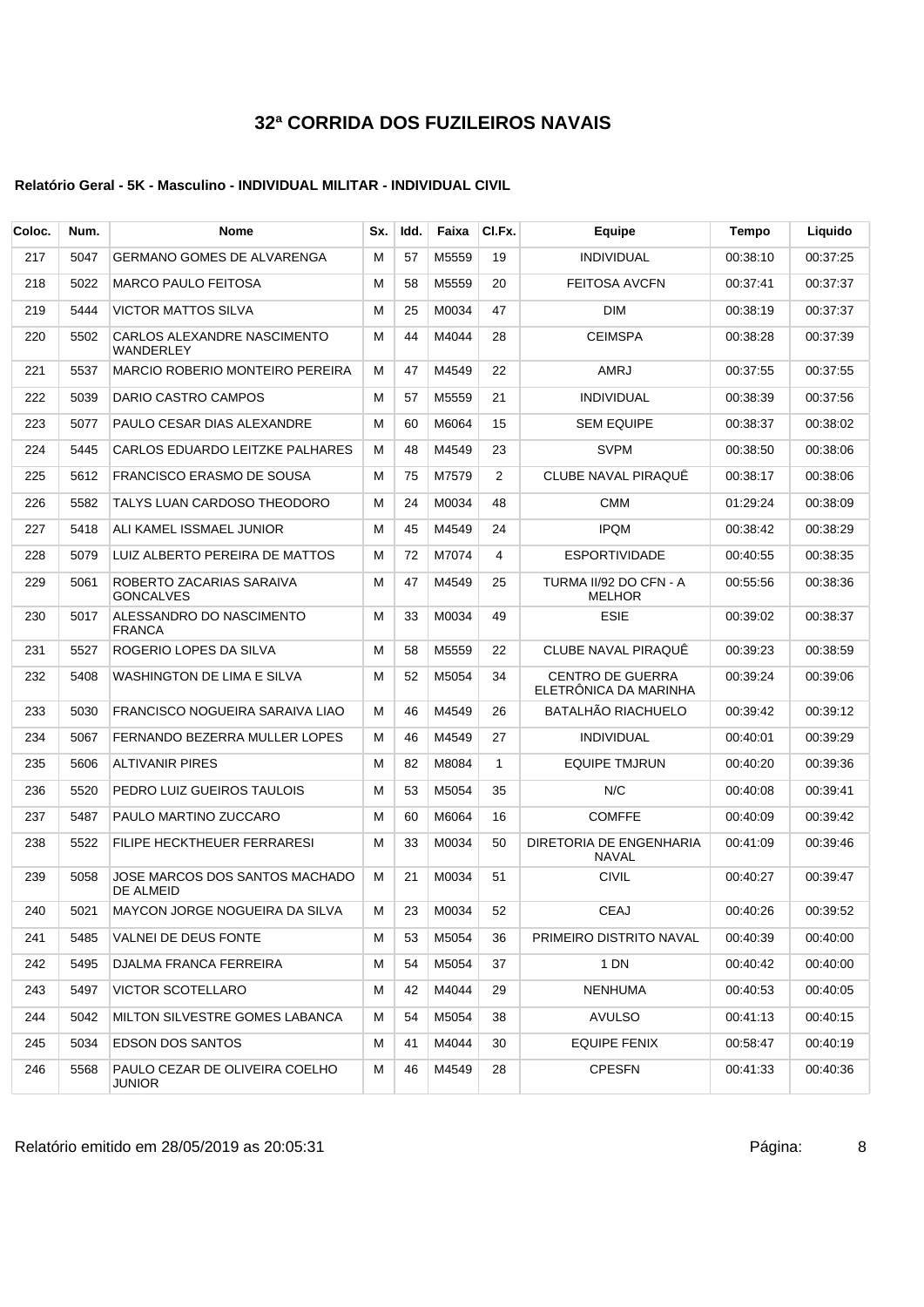| Coloc. | Num. | <b>Nome</b>                      | Sx. | ldd. | Faixa | CI.Fx. | Equipe                                      | Tempo    | Liquido  |
|--------|------|----------------------------------|-----|------|-------|--------|---------------------------------------------|----------|----------|
| 247    | 5076 | AGOSTINHO JOSE PLACIDO VIARD     | М   | 64   | M6064 | 17     | <b>FAMILIA VIARD</b>                        | 00:40:56 | 00:40:41 |
| 248    | 5581 | RAFAEL NACHARD MACIEL            | Μ   | 39   | M3539 | 35     | EGN                                         | 00:41:25 | 00:40:48 |
| 249    | 5519 | <b>MARCELO BATISTA FERREIRA</b>  | м   | 47   | M4549 | 29     | <b>BTL. TONELERO</b>                        | 00:42:00 | 00:40:59 |
| 250    | 5468 | SILTON DA SILVA MAURICIO JUNIOR  | м   | 40   | M4044 | 31     | <b>DEPFMRJ</b>                              | 00:41:33 | 00:41:02 |
| 251    | 5062 | ANDRE DE LIMA GONCALVES          | Μ   | 49   | M4549 | 30     | SO.                                         | 00:42:57 | 00:41:18 |
| 252    | 1112 | CARLO WLADIMYR DOS SANTOS        | Μ   | 54   | M5054 | 39     | <b>CBMERJ</b>                               | 00:42:39 | 00:41:37 |
| 253    | 5013 | JOSE ELIAS SOUZA DOS SANTOS      | М   | 34   | M0034 | 53     | NAO TEM                                     | 00:41:52 | 00:41:52 |
| 254    | 5529 | RUBENS FLORES BRAGA              | Μ   | 42   | M4044 | 32     | PRIMEIRO DISTRITO NAVAL                     | 00:41:57 | 00:41:57 |
| 255    | 5093 | MANUELITO MEDEIROS DA SILV       | Μ   | 68   | M6569 | 15     | <b>CIVIL</b>                                | 00:42:50 | 00:42:14 |
| 256    | 5450 | PAULO HENRIQUE DIAS VEIGA        | м   | 48   | M4549 | 31     | <b>GERAL</b>                                | 00:42:57 | 00:42:22 |
| 257    | 5011 | RENATO FERREIRA BATISTA          | Μ   | 40   | M4044 | 33     | <b>CASNAV</b>                               | 00:43:14 | 00:42:33 |
| 258    | 5552 | DASSAYEY MARCULINO DA SILVA      | М   | 31   | M0034 | 54     | AMRJ                                        | 00:42:46 | 00:42:46 |
| 259    | 5549 | <b>GREISON PEREIRA RIBEIRO</b>   | Μ   | 38   | M3539 | 36     | AMRJ                                        | 00:42:47 | 00:42:47 |
| 260    | 5509 | WAGNER DE OLIVEIRA COSTA         | Μ   | 51   | M5054 | 40     | <b>CCCPM</b>                                | 00:44:01 | 00:42:58 |
| 261    | 5090 | <b>JOSE GEORGE MARTINS</b>       | м   | 61   | M6064 | 18     | <b>CIVIL</b>                                | 00:43:36 | 00:43:29 |
| 262    | 5557 | ANDERSON NUNES SILVA             | м   | 30   | M0034 | 55     | AMRJ                                        | 00:44:40 | 00:43:39 |
| 263    | 5056 | MARCOS GOUVEIA DE ALMEIDA        | М   | 53   | M5054 | 41     | <b>CIVIL</b>                                | 00:44:25 | 00:43:44 |
| 264    | 5420 | JOEL MARQUES DE PAIVA            | М   | 50   | M5054 | 42     | <b>INDIVIDUAL</b>                           | 00:46:01 | 00:44:32 |
| 265    | 5572 | <b>JULIO TEIXEIRA</b>            | М   | 54   | M5054 | 43     | <b>EXERCITO</b>                             | 00:45:39 | 00:44:44 |
| 266    | 5430 | MARCELO LOBATO PEREIRA           | Μ   | 49   | M4549 | 32     | ARMYBRAT                                    | 00:46:10 | 00:45:08 |
| 267    | 5087 | <b>SERGIO DAEMON GUIMARAES</b>   | м   | 72   | M7074 | 5      | <b>AVULSO</b>                               | 00:46:25 | 00:45:24 |
| 268    | 5019 | PAULO CESAR SOARES LACERDA       | м   | 52   | M5054 | 44     | <b>CIVIL ISOLADO</b>                        | 00:46:25 | 00:45:32 |
| 269    | 5613 | ERICO JOSE SAMPAIO               | м   | 63   | M6064 | 19     | COMANDO DO 7º DISTRITO<br>NAVAL DE BRASILIA | 01:26:39 | 00:45:36 |
| 270    | 5094 | ROMIR DA CONCEICAO ALVES ALVES   | м   | 66   | M6569 | 16     | ASES DO ASFALTO                             | 00:46:10 | 00:45:48 |
| 271    | 5064 | CRISTIANO TAVARES TORQUATO       | М   | 44   | M4044 | 34     | ESG 70 ANOS                                 | 00:48:19 | 00:46:32 |
| 272    | 5540 | <b>NELIO MATESCO GOMES</b>       | Μ   | 45   | M4549 | 33     | AMRJ                                        | 00:48:48 | 00:47:41 |
| 273    | 5621 | RICARDO HENRIQUE SANTOS DO PILAR | М   | 55   | M5559 | 23     | COMANDO DA TROPA DE<br><b>REFORCO</b>       | 00:48:11 | 00:47:45 |
| 274    | 5044 | JORGE RODRIGUES DOS SANTOS       | М   | 47   | M4549 | 34     | SAÚDE RUNNING                               | 00:49:42 | 00:48:53 |
| 275    | 5424 | RAFAEL DE MELO VASCONCELOS       | М   | 36   | M3539 | 37     | <b>RRR</b>                                  | 00:50:08 | 00:49:18 |
| 276    | 5521 | <b>MARCOS LOPES</b>              | Μ   | 47   | M4549 | 35     | <b>BATALHÃO NAVAL</b>                       | 00:50:41 | 00:49:37 |
| 277    | 5059 | JOAO ARGEMIRO FREITAS FILHO      | Μ   | 57   | M5559 | 24     | CHÃO DO ATERRO                              | 00:50:30 | 00:50:21 |